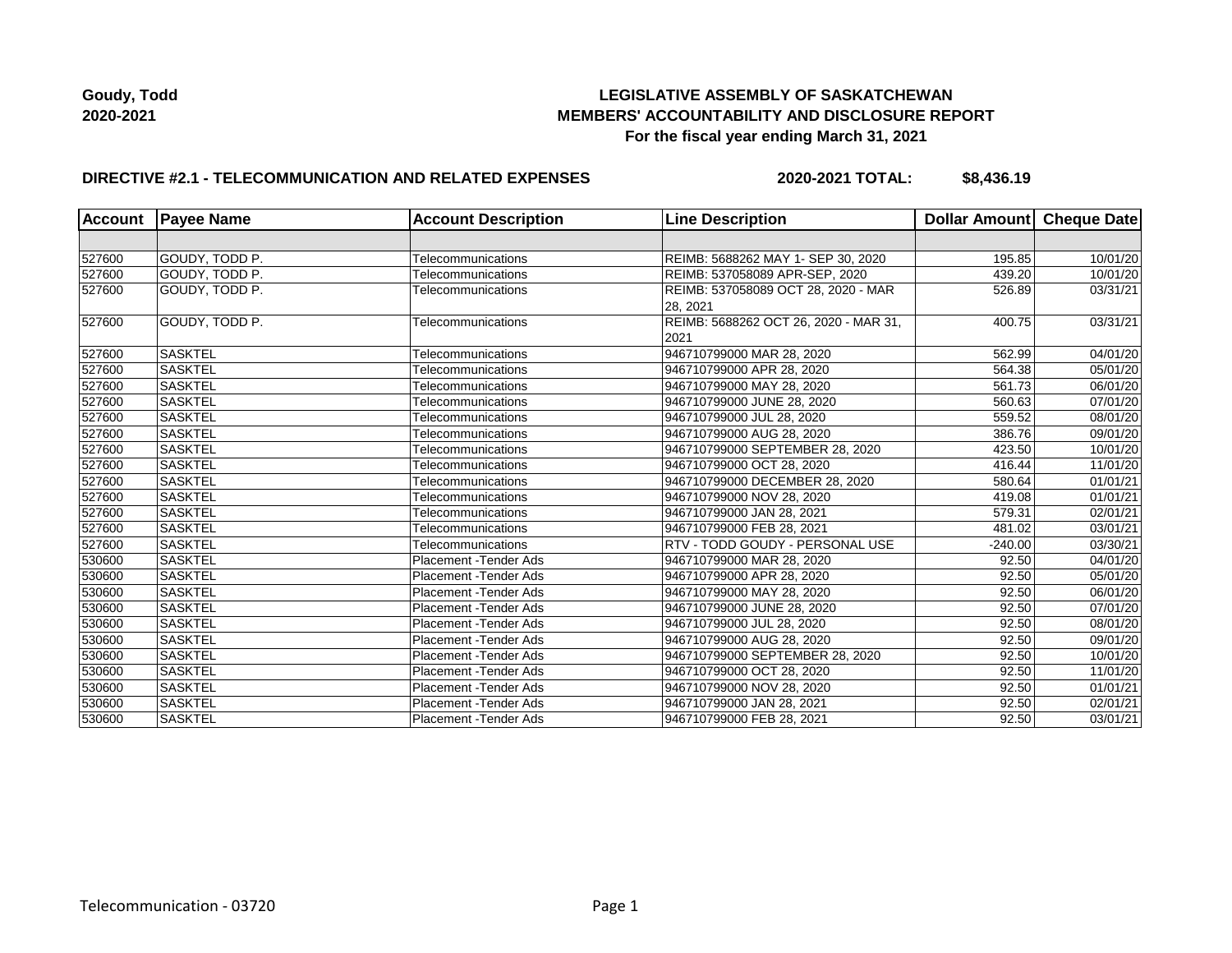# **LEGISLATIVE ASSEMBLY OF SASKATCHEWAN MEMBERS' ACCOUNTABILITY AND DISCLOSURE REPORT For the fiscal year ending March 31, 2021**

### **DIRECTIVE #3.1 - MLA TRAVEL AND LIVING EXPENSES**

**2020-2021 TOTAL: \$38,846.61**

| <b>Account</b> | <b>Payee Name</b>     | <b>Account Description</b>  | <b>Line Description</b>              | Dollar Amount Cheque Date |          |
|----------------|-----------------------|-----------------------------|--------------------------------------|---------------------------|----------|
|                |                       |                             |                                      |                           |          |
| 541900         | GOUDY, TODD P.        | Elected Rep - Travel        | MLA TRAVEL MARCH 20 - APRIL 29, 2020 | 1,506.40                  | 09/04/20 |
| 541900         | GOUDY, TODD P.        | <b>Elected Rep - Travel</b> | MLA TRAVEL JULY 1 - 20, 2020         | 1,332.98                  | 09/04/20 |
| 541900         | GOUDY, TODD P.        | Elected Rep - Travel        | MLA TRAVEL SEPTEMBER 1 - 4, 2020     | 761.05                    | 09/04/20 |
| 541900         | GOUDY, TODD P.        | Elected Rep - Travel        | MLA TRAVEL AUGUST 1 - 27, 2020       | 1,579.90                  | 09/04/20 |
| 541900         | GOUDY, TODD P.        | <b>Elected Rep - Travel</b> | MLA TRAVEL MAY 14 - 28, 2020         | 899.80                    | 09/04/20 |
| 541900         | GOUDY, TODD P.        | Elected Rep - Travel        | MLA TRAVEL JUNE 23 - 30, 2020        | 1,200.85                  | 09/04/20 |
| 541900         | GOUDY, TODD P.        | Elected Rep - Travel        | MLA TRAVEL JUNE 1 - 22, 2020         | 2,038.45                  | 09/04/20 |
| 541900         | GOUDY, TODD P.        | Elected Rep - Travel        | MLA TRAVEL SEP 5-29, 2020            | 1,241.43                  | 10/01/20 |
| 541900         | GOUDY, TODD P.        | Elected Rep - Travel        | MLA TRAVEL NOV 29 - DEC 11, 2020     | 1,587.10                  | 12/15/20 |
| 541900         | GOUDY, TODD P.        | <b>Elected Rep - Travel</b> | MLA TRAVEL OCT 29-NOV 26, 2020       | 2,350.88                  | 12/15/20 |
| 541900         | GOUDY, TODD P.        | <b>Elected Rep - Travel</b> | MLA TRAVEL DEC 21-29, 2020           | 756.43                    | 01/19/21 |
| 541900         | GOUDY, TODD P.        | <b>Elected Rep - Travel</b> | MLA TRAVEL JAN 1-15, 2021            | 929.09                    | 01/19/21 |
| 541900         | GOUDY. TODD P.        | Elected Rep - Travel        | MLA TRAVEL FEB 1-28, 2021            | 1,573.05                  | 03/08/21 |
| 541900         | GOUDY, TODD P.        | Elected Rep - Travel        | MLA TRAVEL MAR 1-5, 2021             | 898.03                    | 03/08/21 |
| 541900         | GOUDY, TODD P.        | Elected Rep - Travel        | MLA TRAVEL JAN 16-31, 2021           | 1,073.98                  | 03/08/21 |
| 541900         | GOUDY, TODD P.        | <b>Elected Rep - Travel</b> | MLA TRAVEL MAR 6-31, 2021            | 1,117.19                  | 03/31/21 |
| 541900         | <b>WAVERLEY MANOR</b> | Elected Rep - Travel        | APRIL 2020 MLA REGINA                | 1,500.00                  | 04/01/20 |
|                |                       |                             | <b>ACCOMMODATIONS</b>                |                           |          |
| 541900         | <b>WAVERLEY MANOR</b> | Elected Rep - Travel        | MAY 2020 MLA REGINA                  | 1,500.00                  | 04/25/20 |
|                |                       |                             | <b>ACCOMMODATION</b>                 |                           |          |
| 541900         | <b>WAVERLEY MANOR</b> | Elected Rep - Travel        | JUNE 2020 MLA REGINA                 | 1,500.00                  | 05/15/20 |
|                |                       |                             | <b>ACCOMMODATION</b>                 |                           |          |
| 541900         | <b>WAVERLEY MANOR</b> | Elected Rep - Travel        | JULY 2020 MLA REGINA                 | 1,500.00                  | 06/07/20 |
|                |                       |                             | <b>ACCOMMODATION</b>                 |                           |          |
| 541900         | <b>WAVERLEY MANOR</b> | Elected Rep - Travel        | SEP 2020 MLA REGINA                  | 1,500.00                  | 10/01/20 |
|                |                       |                             | <b>ACCOMMODATION</b>                 |                           |          |
| 541900         | <b>WAVERLEY MANOR</b> | <b>Elected Rep - Travel</b> | AUG 2020 MLA REGINA                  | 1,500.00                  | 10/01/20 |
|                |                       |                             | <b>ACCOMMODATION</b>                 |                           |          |
| 541900         | <b>WAVERLEY MANOR</b> | <b>Elected Rep - Travel</b> | OCT 2020 MLA REGINA                  | 1,500.00                  | 10/01/20 |
|                |                       |                             | <b>ACCOMMODATION</b>                 |                           |          |
| 541900         | <b>WAVERLEY MANOR</b> | Elected Rep - Travel        | JAN 2021 MLA REGINA                  | 1,500.00                  | 01/01/21 |
|                |                       |                             | <b>ACCOMMODATION</b>                 |                           |          |
| 541900         | <b>WAVERLEY MANOR</b> | <b>Elected Rep - Travel</b> | DEC 2020 MLA REGINA ACCOMMOATION     | 1,500.00                  | 01/01/21 |
|                |                       |                             |                                      |                           |          |
| 541900         | <b>WAVERLEY MANOR</b> | Elected Rep - Travel        | FEB 2021 MLA REGINA                  | 1,500.00                  | 01/19/21 |
|                |                       |                             | <b>ACCOMMODATION</b>                 |                           |          |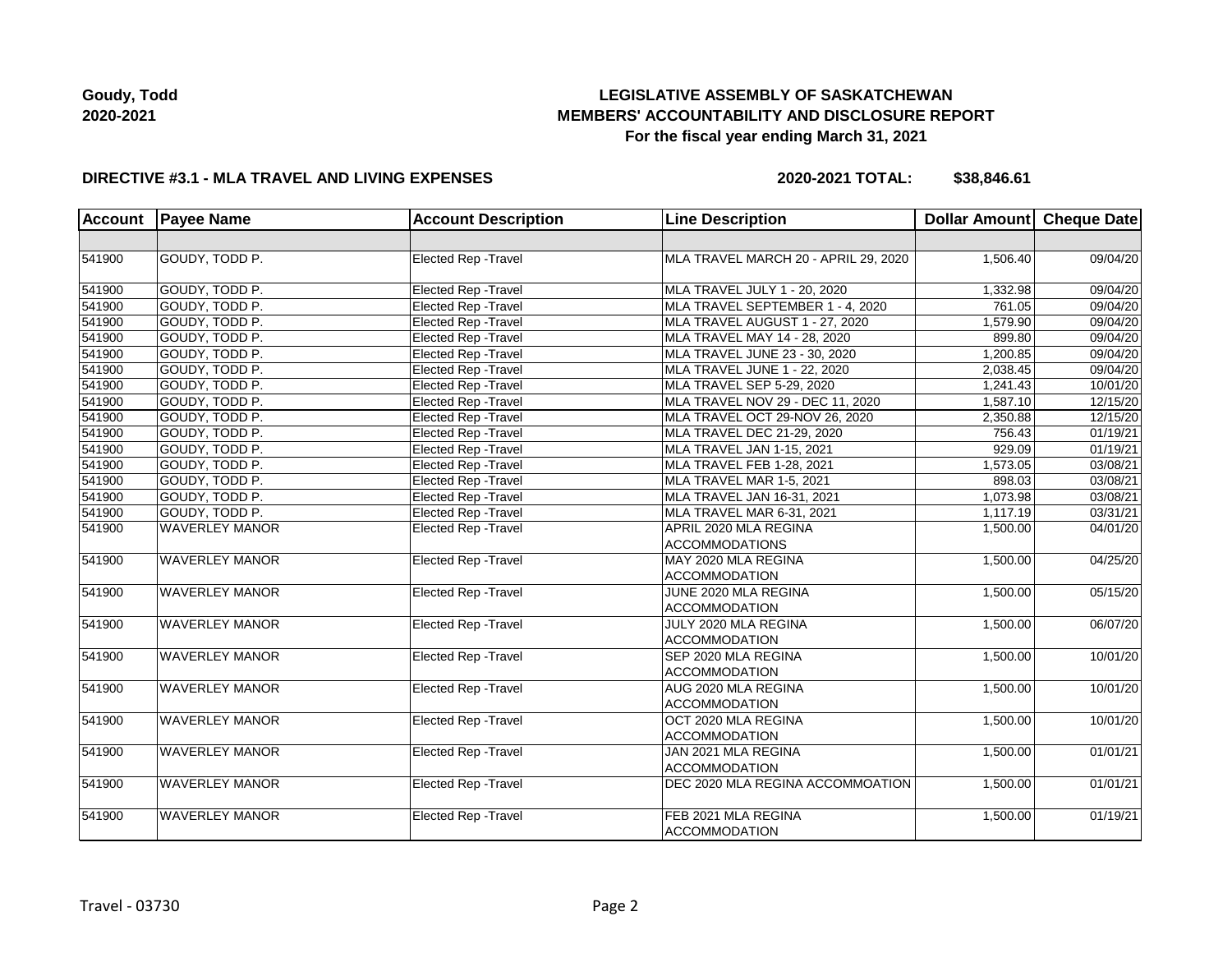# **LEGISLATIVE ASSEMBLY OF SASKATCHEWAN MEMBERS' ACCOUNTABILITY AND DISCLOSURE REPORT For the fiscal year ending March 31, 2021**

#### **DIRECTIVE #3.1 - MLA TRAVEL AND LIVING EXPENSES**

**2020-2021 TOTAL: \$38,846.61**

| <b>IAccount</b> | <b>IPavee Name</b>     | <b>IAccount Description</b> | <b>Line Description</b>     | <b>Dollar Amountl Cheque Date</b> |          |
|-----------------|------------------------|-----------------------------|-----------------------------|-----------------------------------|----------|
|                 |                        |                             |                             |                                   |          |
| 541900          | <b>IWAVERLEY MANOR</b> | Elected Rep - Travel        | <b>INOV 2020 MLA REGINA</b> | 1,500.00                          | 01/19/21 |
|                 |                        |                             | <b>ACCOMMODATION</b>        |                                   |          |
| 541900          | <b>IWAVERLEY MANOR</b> | Elected Rep - Travel        | IMAR 2021 MLA REGINA        | 1.500.00                          | 02/08/21 |
|                 |                        |                             | <b>ACCOMMODATION</b>        |                                   |          |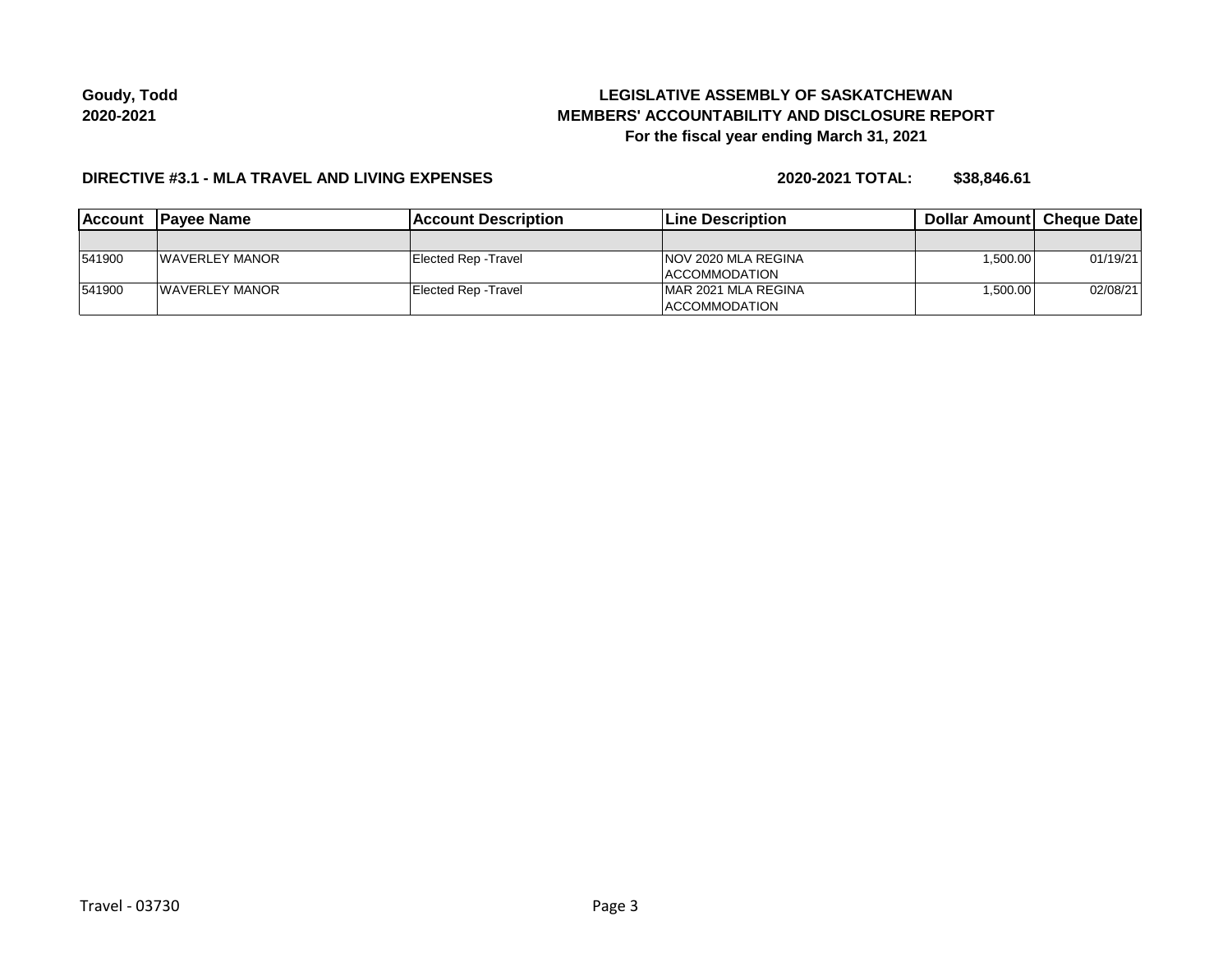

#### **DIRECTIVE #4.1 - CONSTITUENCY SERVICE EXPENSES**

| <b>Account</b> | <b>Payee Name</b>             | <b>Account Description</b>                | <b>Line Description</b>       | Dollar Amount Cheque Date |                       |
|----------------|-------------------------------|-------------------------------------------|-------------------------------|---------------------------|-----------------------|
|                |                               |                                           |                               |                           |                       |
| 521372         | JADE LAUREN PHOTOGRAPHY       | Photographer's Services                   | <b>PHOTOGRAPHY SERVICES</b>   | 477.00                    | 04/01/20              |
| 522000         | <b>MELFORT MALL</b>           | Rent of Ground, Buildings and Other Space | APRIL 2020 MLA OFFICE RENT    | 1,250.00                  | 04/01/20              |
| 522000         | <b>MELFORT MALL</b>           | Rent of Ground, Buildings and Other Space | MAY 2020 MLA OFFICE RENT      | 1,250.00                  | 05/01/20              |
| 522000         | <b>MELFORT MALL</b>           | Rent of Ground, Buildings and Other Space | JUNE 2020 MLA OFFICE RENT     | 1,250.00                  | 06/01/20              |
| 522000         | <b>MELFORT MALL</b>           | Rent of Ground, Buildings and Other Space | JULY 2020 MLA OFFICE RENT     | 1,250.00                  | 07/01/20              |
| 522000         | <b>MELFORT MALL</b>           | Rent of Ground, Buildings and Other Space | AUG 2020 MLA OFFICE RENT      | 1,250.00                  | 08/01/20              |
| 522000         | <b>MELFORT MALL</b>           | Rent of Ground, Buildings and Other Space | SEPT 2020 MLA OFFICE RENT     | 1,250.00                  | 08/29/20              |
| 522000         | <b>MELFORT MALL</b>           | Rent of Ground, Buildings and Other Space | OCT 2020 MLA OFFICE RENT      | 1,250.00                  | 10/01/20              |
| 522000         | <b>MELFORT MALL</b>           | Rent of Ground, Buildings and Other Space | NOVEMBER 2020 MLA OFFICE RENT | 1,250.00                  | 11/01/20              |
| 522000         | <b>MELFORT MALL</b>           | Rent of Ground, Buildings and Other Space | DECEMBER 2020 MLA OFFICE RENT | 1,250.00                  | 12/01/20              |
| 522000         | <b>MELFORT MALL</b>           | Rent of Ground, Buildings and Other Space | JAN 2021 MLA OFFICE RENT      | 1,250.00                  | 01/01/21              |
| 522000         | <b>MELFORT MALL</b>           | Rent of Ground, Buildings and Other Space | FEB 2021 MLA OFFICE RENT      | 1,250.00                  | 02/01/21              |
| 522000         | <b>MELFORT MALL</b>           | Rent of Ground, Buildings and Other Space | MAR 2021 MLA OFFICE RENT      | 1,250.00                  | 03/01/21              |
| 522200         | <b>SUCCESS OFFICE SYSTEMS</b> | Rent of Photocopiers                      | <b>COPIER CHARGES</b>         | 212.08                    | 05/05/20              |
| 522200         | <b>SUCCESS OFFICE SYSTEMS</b> | Rent of Photocopiers                      | <b>COPIER CHARGES</b>         | 203.02                    | 06/01/20              |
| 522200         | <b>SUCCESS OFFICE SYSTEMS</b> | <b>Rent of Photocopiers</b>               | <b>COPIER CHARGES</b>         | 216.10                    | 07/01/20              |
| 522200         | <b>SUCCESS OFFICE SYSTEMS</b> | Rent of Photocopiers                      | <b>COPIER CHARGES</b>         | 42.89                     | 07/07/20              |
| 522500         | <b>SMITH AGENCIES LTD.</b>    | Insurance Premiums                        | OFFICE INSURANCE C70144861-2  | 946.58                    | 03/04/21              |
| 522700         | <b>SASKPOWER CORPORATION</b>  | Utilities - Electricity and Nat Gas       | 510005976293 APR 7, 2020      | 192.23                    | 04/07/20              |
| 522700         | SASKPOWER CORPORATION         | Utilities - Electricity and Nat Gas       | 510005976293 MAY 7, 2020      | 143.51                    | $\overline{05/07/20}$ |
| 522700         | SASKPOWER CORPORATION         | Utilities - Electricity and Nat Gas       | 510005976293 JUN 5, 2020      | 204.14                    | 06/05/20              |
| 522700         | <b>SASKPOWER CORPORATION</b>  | Utilities - Electricity and Nat Gas       | 510005976293 JUL 8, 2020      | 185.92                    | 07/08/20              |
| 522700         | SASKPOWER CORPORATION         | Utilities - Electricity and Nat Gas       | 510005976293 AUG 10, 2020     | 201.33                    | 08/10/20              |
| 522700         | SASKPOWER CORPORATION         | Utilities - Electricity and Nat Gas       | 510005976293 SEP 8, 2020      | 224.03                    | 09/08/20              |
| 522700         | SASKPOWER CORPORATION         | Utilities - Electricity and Nat Gas       | 510005976293 OCT 7, 2020      | 175.80                    | 10/07/20              |
| 522700         | SASKPOWER CORPORATION         | Utilities - Electricity and Nat Gas       | 510005976293 NOV 6, 2020      | 33.51                     | 11/06/20              |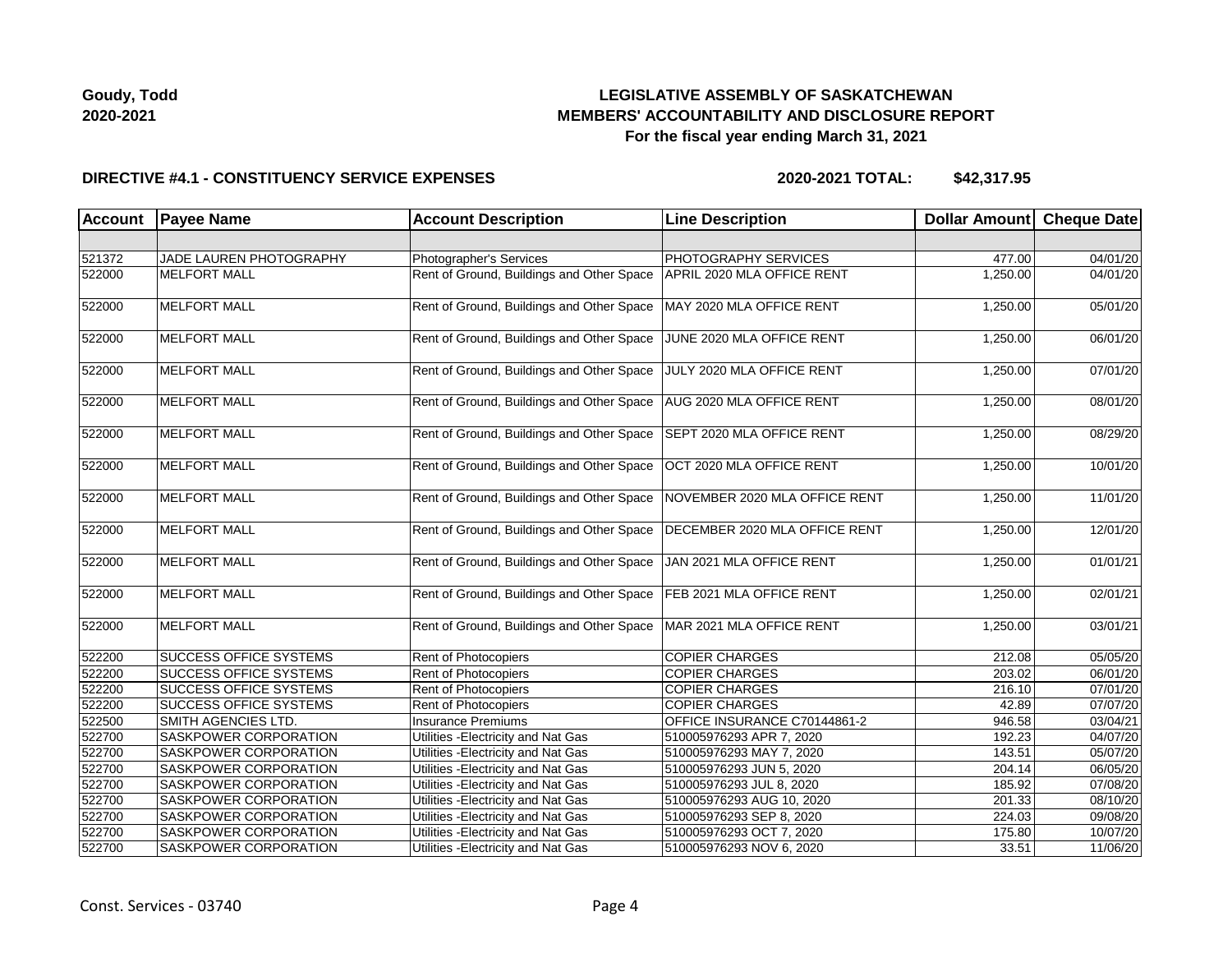## **LEGISLATIVE ASSEMBLY OF SASKATCHEWAN MEMBERS' ACCOUNTABILITY AND DISCLOSURE REPORT For the fiscal year ending March 31, 2021**

### **DIRECTIVE #4.1 - CONSTITUENCY SERVICE EXPENSES**

| Account | <b>Payee Name</b>                                                    | <b>Account Description</b>           | <b>Line Description</b>       | Dollar Amount Cheque Date |          |
|---------|----------------------------------------------------------------------|--------------------------------------|-------------------------------|---------------------------|----------|
|         |                                                                      |                                      |                               |                           |          |
| 522700  | <b>SASKPOWER CORPORATION</b>                                         | Utilities - Electricity and Nat Gas  | 510005976293 DEC 7, 2020      | 206.02                    | 01/01/21 |
| 522700  | <b>SASKPOWER CORPORATION</b>                                         | Utilities - Electricity and Nat Gas  | 510005976293 JAN 8, 2021      | 183.10                    | 01/08/21 |
| 522700  | <b>SASKPOWER CORPORATION</b>                                         | Utilities - Electricity and Nat Gas  | 510005976293 FEBRUARY 5, 2021 | 71.83                     | 02/05/21 |
| 522700  | <b>SASKPOWER CORPORATION</b>                                         | Utilities - Electricity and Nat Gas  | 510005976293 MAR 5, 2021      | 177.06                    | 03/05/21 |
| 525000  | GOUDY, TODD P.                                                       | Postal, Courier, Freight and Related | <b>REIMB: POSTAGE</b>         | 145.71                    | 01/07/21 |
| 525000  | GOUDY. TODD P.                                                       | Postal, Courier, Freight and Related | <b>REIMB: POSTAGE</b>         | 953.07                    | 01/07/21 |
| 525000  | MINISTER OF FINANCE-MINISTRY OF<br>SASKBUILDS AND PROCUREMENT        | Postal, Courier, Freight and Related | MAIL SERVICES APRIL 2020      | 100.58                    | 06/08/20 |
| 525000  | MINISTER OF FINANCE-MINISTRY OF<br><b>SASKBUILDS AND PROCUREMENT</b> | Postal, Courier, Freight and Related | MAIL SERVICES MAY 2020        | 118.95                    | 07/01/20 |
| 525000  | MINISTER OF FINANCE-MINISTRY OF<br>SASKBUILDS AND PROCUREMENT        | Postal, Courier, Freight and Related | MAIL SERVICES JUNE 2020       | 90.67                     | 07/15/20 |
| 525000  | MINISTER OF FINANCE-MINISTRY OF<br><b>SASKBUILDS AND PROCUREMENT</b> | Postal, Courier, Freight and Related | MAIL SERVICES JUL 2020        | 95.67                     | 08/18/20 |
| 525000  | MINISTER OF FINANCE-MINISTRY OF<br><b>SASKBUILDS AND PROCUREMENT</b> | Postal, Courier, Freight and Related | MAIL SERVICES AUG 2020        | 90.71                     | 09/15/20 |
| 525000  | MINISTER OF FINANCE-MINISTRY OF<br>SASKBUILDS AND PROCUREMENT        | Postal, Courier, Freight and Related | MAIL SERVICES SEP 2020        | 90.71                     | 10/22/20 |
| 525000  | MINISTER OF FINANCE-MINISTRY OF<br>SASKBUILDS AND PROCUREMENT        | Postal, Courier, Freight and Related | NOV 2020 MAIL SERVICES        | 92.06                     | 01/01/21 |
| 525000  | MINISTER OF FINANCE-MINISTRY OF<br><b>SASKBUILDS AND PROCUREMENT</b> | Postal, Courier, Freight and Related | DEC 2020 MAIL SERVICES        | 138.95                    | 01/20/21 |
| 525000  | MINISTER OF FINANCE-MINISTRY OF<br>SASKBUILDS AND PROCUREMENT        | Postal, Courier, Freight and Related | JAN 2021 MAIL SERVICES        | 90.77                     | 03/01/21 |
| 525000  | MINISTER OF FINANCE-MINISTRY OF<br><b>SASKBUILDS AND PROCUREMENT</b> | Postal, Courier, Freight and Related | FEB 2021 MAIL SERVICES        | 90.77                     | 03/17/21 |
| 525000  | MINISTER OF FINANCE-MINISTRY OF<br><b>SASKBUILDS AND PROCUREMENT</b> | Postal, Courier, Freight and Related | MARCH 2021 MAIL SERVICES      | 95.82                     | 03/31/21 |
| 525000  | PRAIRIE NORTH CO-OPERATIVE<br>LIMITED                                | Postal, Courier, Freight and Related | <b>POSTAGE</b>                | 19.50                     | 11/05/20 |
| 528000  | <b>BACKSTAGE MUSIC</b>                                               | <b>Support Services</b>              | IT SUPPORT/OFFICE SUPPLIES    | 150.00                    | 08/01/20 |
| 528000  | <b>BACKSTAGE MUSIC</b>                                               | <b>Support Services</b>              | <b>IT SUPPORT</b>             | 100.00                    | 01/01/21 |
| 529000  | <b>VITAL SIGNS</b>                                                   | <b>General Contractual Services</b>  | <b>SIGN INSTALLATION</b>      | 291.50                    | 03/01/21 |
| 530300  | MARU GROUP CANADA INC.                                               | Primary Research/Focus group         | AD HOC RESEARCH               | 661.11                    | 06/01/20 |
| 530300  | MARU GROUP CANADA INC.                                               | Primary Research/Focus group         | AD HOC RESEARCH               | 661.11                    | 10/01/20 |
| 530300  | MARU GROUP CANADA INC.                                               | Primary Research/Focus group         | AD HOC RESEARCH               | 632.97                    | 03/01/21 |
| 530300  | MARU GROUP CANADA INC.                                               | Primary Research/Focus group         | AD HOC RESEARCH               | 632.97                    | 03/01/21 |
| 530500  | 1ST CHOICE GRAPHICS INC.                                             | Media Placement                      | <b>ADVERTISING</b>            | 159.00                    | 12/01/20 |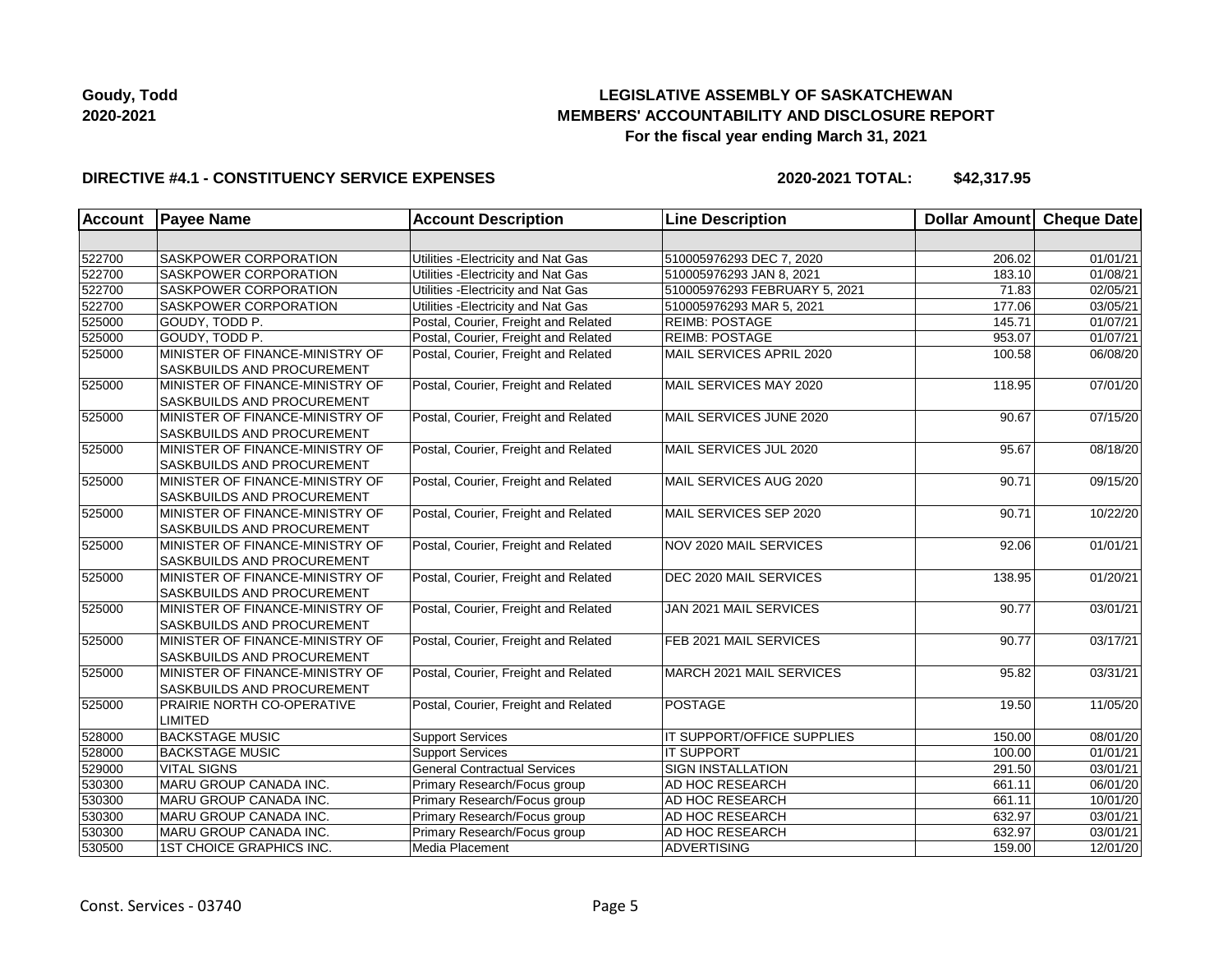

#### **DIRECTIVE #4.1 - CONSTITUENCY SERVICE EXPENSES**

| <b>Account</b> | <b>Payee Name</b>                                     | <b>Account Description</b> | <b>Line Description</b>     | Dollar Amount Cheque Date |                       |
|----------------|-------------------------------------------------------|----------------------------|-----------------------------|---------------------------|-----------------------|
|                |                                                       |                            |                             |                           |                       |
| 530500         | <b>BROADCASTING STATION CJVR FM</b><br><b>COUNTRY</b> | Media Placement            | <b>ADVERTISING</b>          | 600.00                    | 05/01/20              |
| 530500         | <b>BROADCASTING STATION CJVR FM</b><br><b>COUNTRY</b> | <b>Media Placement</b>     | ADVERTISING                 | 150.00                    | 05/01/20              |
| 530500         | <b>BROADCASTING STATION CJVR FM</b><br><b>COUNTRY</b> | Media Placement            | <b>ADVERTISING</b>          | 60.00                     | 05/01/20              |
| 530500         | <b>BROADCASTING STATION CJVR FM</b><br><b>COUNTRY</b> | Media Placement            | <b>ADVERTISING</b>          | 620.00                    | 06/01/20              |
| 530500         | <b>BROADCASTING STATION CJVR FM</b><br><b>COUNTRY</b> | Media Placement            | <b>ADVERTISING</b>          | 187.50                    | 06/01/20              |
| 530500         | <b>BROADCASTING STATION CJVR FM</b><br><b>COUNTRY</b> | Media Placement            | <b>ADVERTISING</b>          | 320.00                    | 07/01/20              |
| 530500         | BROADCASTING STATION CJVR FM<br><b>COUNTRY</b>        | Media Placement            | <b>ADVERTISING</b>          | 150.00                    | 07/01/20              |
| 530500         | <b>BROADCASTING STATION CJVR FM</b><br><b>COUNTRY</b> | Media Placement            | ADVERTISING                 | 150.00                    | 08/01/20              |
| 530500         | <b>BROADCASTING STATION CJVR FM</b><br><b>COUNTRY</b> | Media Placement            | <b>ADVERTISING</b>          | 75.00                     | 10/01/20              |
| 530500         | <b>BROADCASTING STATION CJVR FM</b><br><b>COUNTRY</b> | Media Placement            | <b>ADVERTISING</b>          | $\overline{37.50}$        | 03/01/21              |
| 530500         | <b>BROADCASTING STATION CJVR FM</b><br><b>COUNTRY</b> | Media Placement            | <b>ADVERTISING</b>          | 187.50                    | 03/31/21              |
| 530500         | <b>CKJH</b>                                           | Media Placement            | <b>ADVERTISING</b>          | 600.00                    | 05/01/20              |
| 530500         | <b>CKJH</b>                                           | Media Placement            | <b>ADVERTISING</b>          | 150.00                    | 05/01/20              |
| 530500         | <b>CKJH</b>                                           | Media Placement            | <b>ADVERTISING</b>          | 60.00                     | 05/01/20              |
| 530500         | <b>CKJH</b>                                           | Media Placement            | ADVERTISING                 | 187.50                    | 06/01/20              |
| 530500         | <b>CKJH</b>                                           | Media Placement            | ADVERTISING                 | 620.00                    | 06/01/20              |
| 530500         | <b>CKJH</b>                                           | Media Placement            | ADVERTISING                 | 150.00                    | 07/01/20              |
| 530500         | <b>CKJH</b>                                           | Media Placement            | <b>ADVERTISING</b>          | 320.00                    | $\overline{07/01/20}$ |
| 530500         | <b>CKJH</b>                                           | Media Placement            | <b>ADVERTISING</b>          | 150.00                    | 08/01/20              |
| 530500         | <b>CKJH</b>                                           | Media Placement            | <b>ADVERTISING</b>          | 75.00                     | 10/01/20              |
| 530500         | <b>CKJH</b>                                           | Media Placement            | <b>ADVERTISING</b>          | 37.50                     | 03/01/21              |
| 530500         | <b>CKJH</b>                                           | Media Placement            | ADVERTISING                 | 187.50                    | 03/31/21              |
| 530500         | DEE JACKS CUSTOM WELDING INC.                         | Media Placement            | ADVERTISING - NO PST ON ADS | 250.00                    | 05/01/20              |
| 530500         | DEE JACKS CUSTOM WELDING INC.                         | Media Placement            | <b>ADVERTISING</b>          | 250.00                    | 06/02/20              |
| 530500         | JIM PATTISON BROADCAST GROUP                          | Media Placement            | <b>ADVERTISING</b>          | 230.80                    | 05/01/20              |
| 530500         | JIM PATTISON BROADCAST GROUP                          | Media Placement            | <b>ADVERTISING</b>          | 288.50                    | 06/01/20              |
| 530500         | JIM PATTISON BROADCAST GROUP                          | Media Placement            | ADVERTISING                 | 288.50                    | 06/01/20              |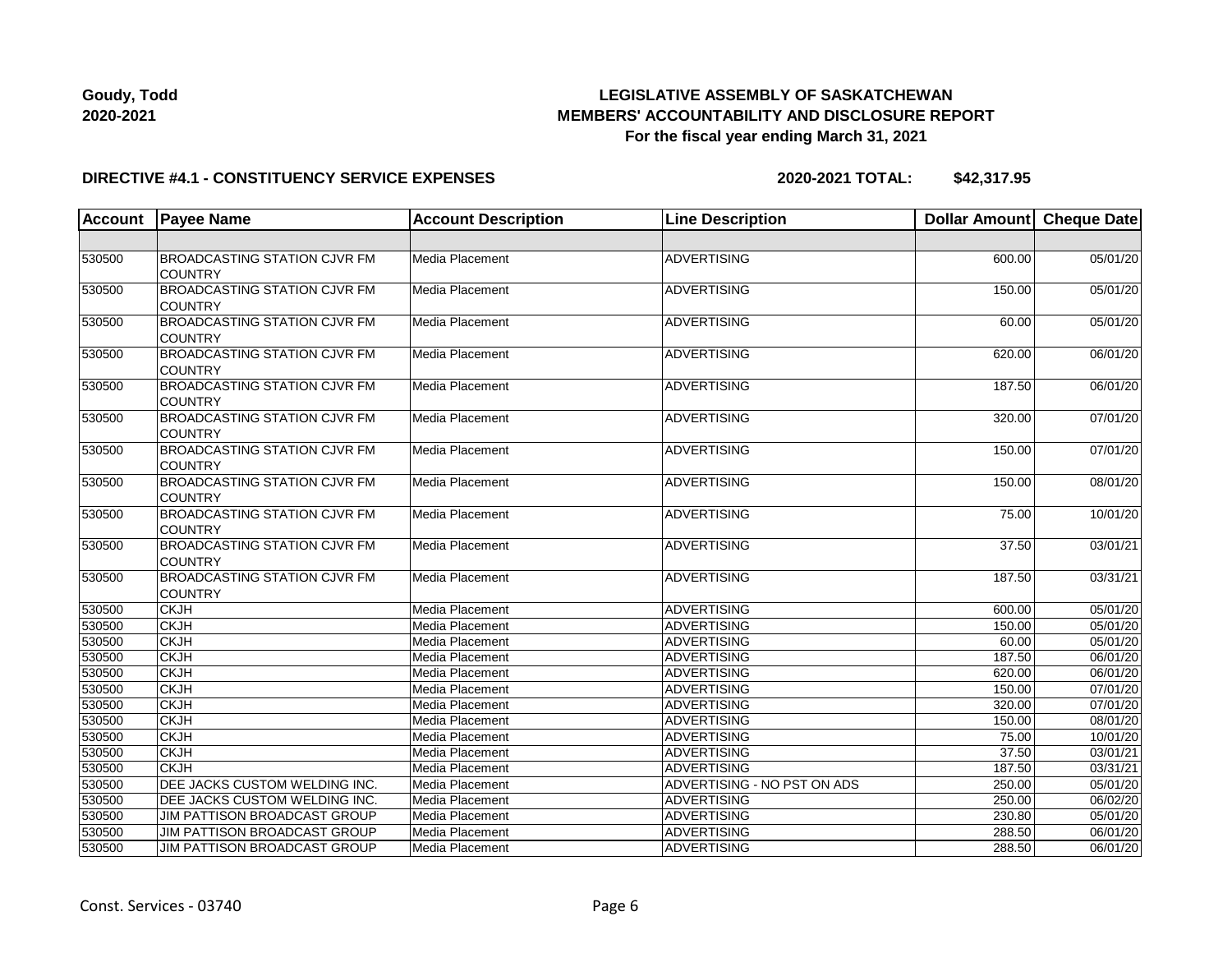## **LEGISLATIVE ASSEMBLY OF SASKATCHEWAN MEMBERS' ACCOUNTABILITY AND DISCLOSURE REPORT For the fiscal year ending March 31, 2021**

### **DIRECTIVE #4.1 - CONSTITUENCY SERVICE EXPENSES**

| <b>Account</b> | <b>Payee Name</b>                  | <b>Account Description</b> | <b>Line Description</b> | <b>Dollar Amount</b> | <b>Cheque Date</b>    |
|----------------|------------------------------------|----------------------------|-------------------------|----------------------|-----------------------|
|                |                                    |                            |                         |                      |                       |
| 530500         | JIM PATTISON BROADCAST GROUP       | Media Placement            | <b>ADVERTISING</b>      | 230.80               | 07/01/20              |
| 530500         | JIM PATTISON BROADCAST GROUP       | Media Placement            | <b>ADVERTISING</b>      | 230.80               | 08/01/20              |
| 530500         | JIM PATTISON BROADCAST GROUP       | Media Placement            | <b>ADVERTISING</b>      | 187.50               | 09/01/20              |
| 530500         | JIM PATTISON BROADCAST GROUP       | Media Placement            | ADVERTISING             | 288.50               | 09/01/20              |
| 530500         | JIM PATTISON BROADCAST GROUP       | Media Placement            | <b>ADVERTISING</b>      | 187.50               | 09/01/20              |
| 530500         | JIM PATTISON BROADCAST GROUP       | Media Placement            | <b>ADVERTISING</b>      | 115.40               | 10/01/20              |
| 530500         | JIM PATTISON BROADCAST GROUP       | Media Placement            | <b>ADVERTISING</b>      | 57.70                | 01/01/21              |
| 530500         | JIM PATTISON BROADCAST GROUP       | Media Placement            | <b>ADVERTISING</b>      | 173.10               | 01/01/21              |
| 530500         | JIM PATTISON BROADCAST GROUP       | Media Placement            | <b>ADVERTISING</b>      | 230.80               | 02/01/21              |
| 530500         | JIM PATTISON BROADCAST GROUP       | Media Placement            | ADVERTISING             | 230.80               | 03/01/21              |
| 530500         | JIM PATTISON BROADCAST GROUP       | Media Placement            | <b>ADVERTISING</b>      | 230.80               | 03/31/21              |
| 530500         | <b>LEROY COMMUNITY CENTRE</b>      | Media Placement            | <b>ADVERTISING</b>      | 400.00               | 11/01/20              |
| 530500         | NORTH EAST OUTREACH AND            | Media Placement            | ADVERTISING - NO GST    | 400.00               | 09/14/20              |
|                | SUPPORT SERVICES INC.              |                            |                         |                      |                       |
| 530500         | PNG PRAIRIE NEWSPAPER GROUP        | Media Placement            | ADVERTISING             | 61.05                | 04/22/20              |
| 530500         | PNG PRAIRIE NEWSPAPER GROUP        | Media Placement            | ADVERTISING             | 50.00                | 05/01/20              |
| 530500         | <b>PNG PRAIRIE NEWSPAPER GROUP</b> | Media Placement            | <b>ADVERTISING</b>      | 61.05                | 05/20/20              |
| 530500         | PNG PRAIRIE NEWSPAPER GROUP        | Media Placement            | <b>ADVERTISING</b>      | 50.00                | 06/01/20              |
| 530500         | PNG PRAIRIE NEWSPAPER GROUP        | Media Placement            | <b>ADVERTISING</b>      | 61.05                | 07/01/20              |
| 530500         | <b>PNG PRAIRIE NEWSPAPER GROUP</b> | Media Placement            | <b>ADVERTISING</b>      | 110.00               | 07/01/20              |
| 530500         | <b>PNG PRAIRIE NEWSPAPER GROUP</b> | Media Placement            | <b>ADVERTISING</b>      | 61.50                | 08/01/20              |
| 530500         | <b>PNG PRAIRIE NEWSPAPER GROUP</b> | Media Placement            | <b>ADVERTISING</b>      | 61.05                | 08/26/20              |
| 530500         | PNG PRAIRIE NEWSPAPER GROUP        | Media Placement            | <b>ADVERTISING</b>      | 110.00               | 01/01/21              |
| 530500         | <b>PNG PRAIRIE NEWSPAPER GROUP</b> | Media Placement            | <b>ADVERTISING</b>      | 55.00                | 01/01/21              |
| 530500         | PNG PRAIRIE NEWSPAPER GROUP        | Media Placement            | <b>ADVERTISING</b>      | 106.66               | 02/01/21              |
| 530500         | PNG PRAIRIE NEWSPAPER GROUP        | Media Placement            | ADVERTISING             | 98.33                | 02/17/21              |
| 530500         | PNG PRAIRIE NEWSPAPER GROUP        | Media Placement            | ADVERTISING             | 115.00               | 03/01/21              |
| 530500         | PNG PRAIRIE NEWSPAPER GROUP        | Media Placement            | <b>ADVERTISING</b>      | 106.77               | 03/24/21              |
| 530500         | POSTMEDIA NETWORK INC.             | Media Placement            | <b>ADVERTISING</b>      | 435.00               | 04/11/20              |
| 530500         | POSTMEDIA NETWORK INC.             | Media Placement            | <b>ADVERTISING</b>      | 140.00               | 09/05/20              |
| 530500         | POSTMEDIA NETWORK INC.             | Media Placement            | <b>ADVERTISING</b>      | 125.00               | $\overline{01}/01/21$ |
| 530500         | POSTMEDIA NETWORK INC.             | Media Placement            | <b>ADVERTISING</b>      | 287.50               | 03/20/21              |
| 530500         | <b>ROTARY CLUB OF MELFORT</b>      | Media Placement            | <b>ADVERTISING</b>      | 120.00               | 02/01/21              |
| 530500         | THE COFFEE ROW REPORT              | Media Placement            | <b>ADVERTISING</b>      | 15.00                | 01/01/21              |
| 530900         | <b>CORPORATE EXPRESS</b>           | <b>Promotional Items</b>   | <b>FLAGS</b>            | 209.85               | 04/06/20              |
| 530900         | <b>CORPORATE EXPRESS</b>           | <b>Promotional Items</b>   | <b>FLAGS</b>            | 220.34               | 10/01/20              |
| 530900         | <b>CORPORATE EXPRESS</b>           | <b>Promotional Items</b>   | <b>FLAGS</b>            | 146.89               | 03/30/21              |
| 530900         | <b>FLAG SHOP</b>                   | <b>Promotional Items</b>   | FLAGS                   | 76.27                | 10/01/20              |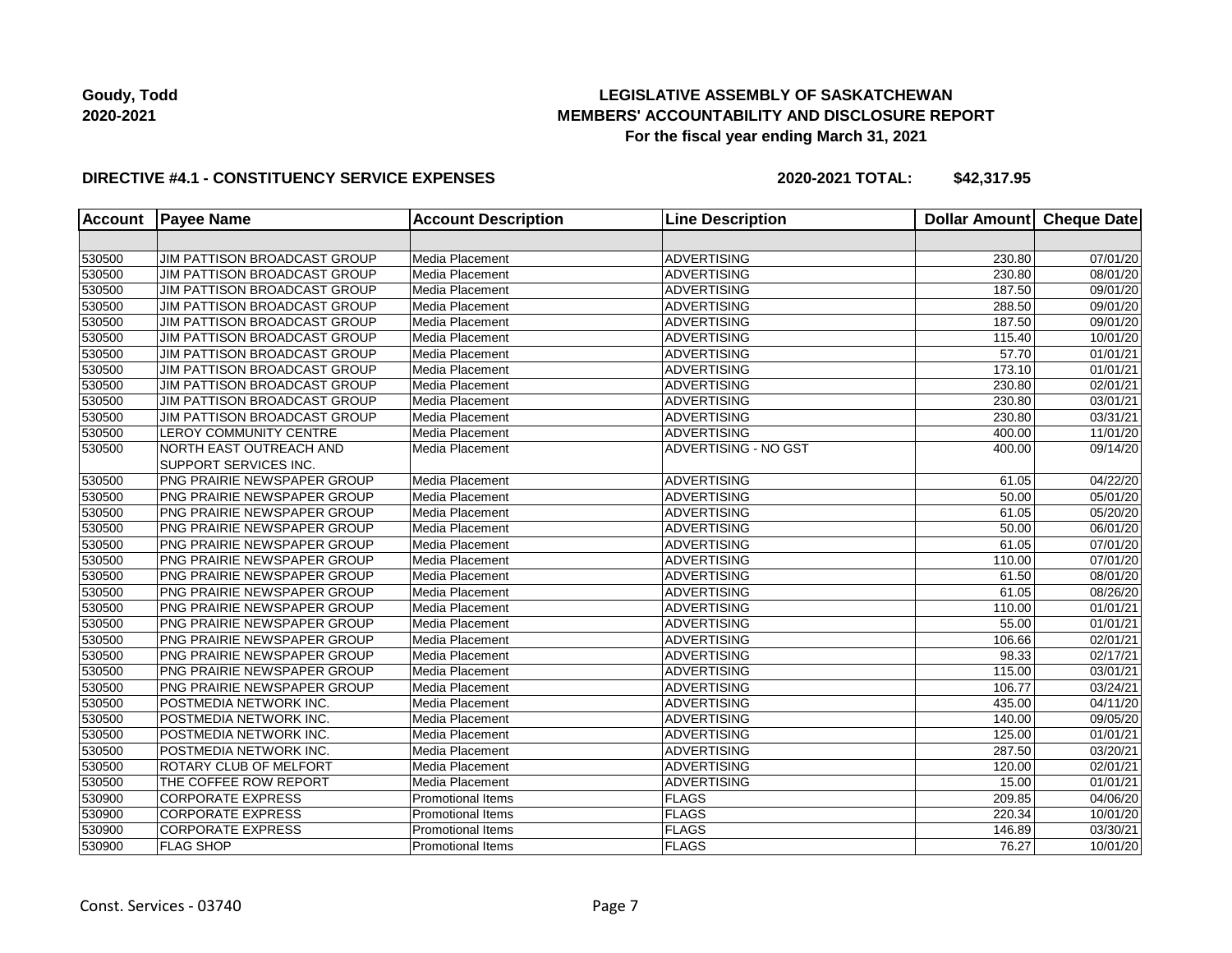

#### **DIRECTIVE #4.1 - CONSTITUENCY SERVICE EXPENSES**

| Account | <b>Payee Name</b>                                 | <b>Account Description</b>  | <b>Line Description</b>           | <b>Dollar Amount</b> | Cheque Date           |
|---------|---------------------------------------------------|-----------------------------|-----------------------------------|----------------------|-----------------------|
|         |                                                   |                             |                                   |                      |                       |
| 530900  | <b>FLAG SHOP</b>                                  | <b>Promotional Items</b>    | FLAGS                             | 76.27                | 01/01/21              |
| 530900  | ROYAL CANADIAN LEGION BRANCH NO.<br>030           | Promotional Items           | <b>WREATH</b>                     | 70.00                | 11/05/20              |
| 530900  | SORENSENS' PRINT AND CONSULTING<br><b>SERVICE</b> | Promotional Items           | <b>GRADUATION CARDS</b>           | 477.00               | 05/25/20              |
| 530900  | <b>ULTRATECH PRINTING LTD</b>                     | Promotional Items           | <b>CHRSITMAS CARDS</b>            | 2,058.30             | 01/01/21              |
| 550100  | ULTRATECH PRINTING LTD                            | <b>Printed Forms</b>        | <b>LABELS</b>                     | 51.93                | $\overline{01}/01/21$ |
| 555000  | <b>BACKSTAGE MUSIC</b>                            | Other Material and Supplies | IT SUPPORT/OFFICE SUPPLIES        | 21.19                | 08/01/20              |
| 555000  | <b>BACKSTAGE MUSIC</b>                            | Other Material and Supplies | OFFICE SUPPLIES                   | 95.39                | 11/05/20              |
| 555000  | <b>BACKSTAGE MUSIC</b>                            | Other Material and Supplies | OFFICE SUPPLIES                   | 74.09                | 01/01/21              |
| 555000  | <b>BACKSTAGE MUSIC</b>                            | Other Material and Supplies | <b>OFFICE SUPPLIES</b>            | 55.10                | 01/01/21              |
| 555000  | <b>BACKSTAGE MUSIC</b>                            | Other Material and Supplies | OFFICE SUPPLIES                   | 85.18                | 02/01/21              |
| 555000  | <b>BACKSTAGE MUSIC</b>                            | Other Material and Supplies | OFFICE SUPPLIES                   | 74.09                | 03/15/21              |
| 555000  | <b>DARN COMPUTERS</b>                             | Other Material and Supplies | <b>OFFICE SUPPLIES</b>            | 159.19               | $\overline{01/11/21}$ |
| 555000  | <b>GEORGE HARDWARE LTD.</b>                       | Other Material and Supplies | <b>OFFICE SUPPLIES</b>            | 59.34                | 01/01/21              |
| 555000  | <b>GEORGE HARDWARE LTD.</b>                       | Other Material and Supplies | <b>OFFICE SUPPLIES GST EXEMPT</b> | 211.97               | 03/11/21              |
| 555000  | GOUDY, TODD P.                                    | Other Material and Supplies | <b>REIMB: OFFICE SUPPLIES</b>     | 222.18               | 11/17/20              |
| 555000  | <b>HOME HARDWARE</b>                              | Other Material and Supplies | <b>OFFICE SUPPLIES</b>            | 116.59               | 01/07/21              |
| 555000  | PRAIRIE NORTH CO-OPERATIVE<br>LIMITED             | Other Material and Supplies | OFFICE SUPPLIES                   | 3.37                 | 04/01/20              |
| 555000  | PRAIRIE NORTH CO-OPERATIVE<br>LIMITED             | Other Material and Supplies | OFFICE SUPPLIES                   | 8.58                 | 04/06/20              |
| 555000  | PRAIRIE NORTH CO-OPERATIVE<br><b>LIMITED</b>      | Other Material and Supplies | <b>OFFICE SUPPLIES</b>            | 37.08                | 04/13/20              |
| 555000  | PRAIRIE NORTH CO-OPERATIVE<br>LIMITED             | Other Material and Supplies | <b>OFFICE SUPPLIES</b>            | 2.82                 | 04/17/20              |
| 555000  | PRAIRIE NORTH CO-OPERATIVE<br><b>LIMITED</b>      | Other Material and Supplies | <b>OFFICE SUPPLIES</b>            | 24.96                | 04/21/20              |
| 555000  | PRAIRIE NORTH CO-OPERATIVE<br>LIMITED             | Other Material and Supplies | OFFICE SUPPLIES - T. GOUDY        | 2.79                 | 05/01/20              |
| 555000  | PRAIRIE NORTH CO-OPERATIVE<br>LIMITED             | Other Material and Supplies | <b>OFFICE SUPPLIES</b>            | 21.07                | 05/05/20              |
| 555000  | PRAIRIE NORTH CO-OPERATIVE<br>LIMITED             | Other Material and Supplies | OFFICE SUPPLIES                   | 2.79                 | 06/01/20              |
| 555000  | PRAIRIE NORTH CO-OPERATIVE<br>LIMITED             | Other Material and Supplies | OFFICE SUPPLIES                   | 2.79                 | 06/01/20              |
| 555000  | PRAIRIE NORTH CO-OPERATIVE<br>LIMITED             | Other Material and Supplies | <b>OFFICE SUPPLIES</b>            | 43.73                | 06/11/20              |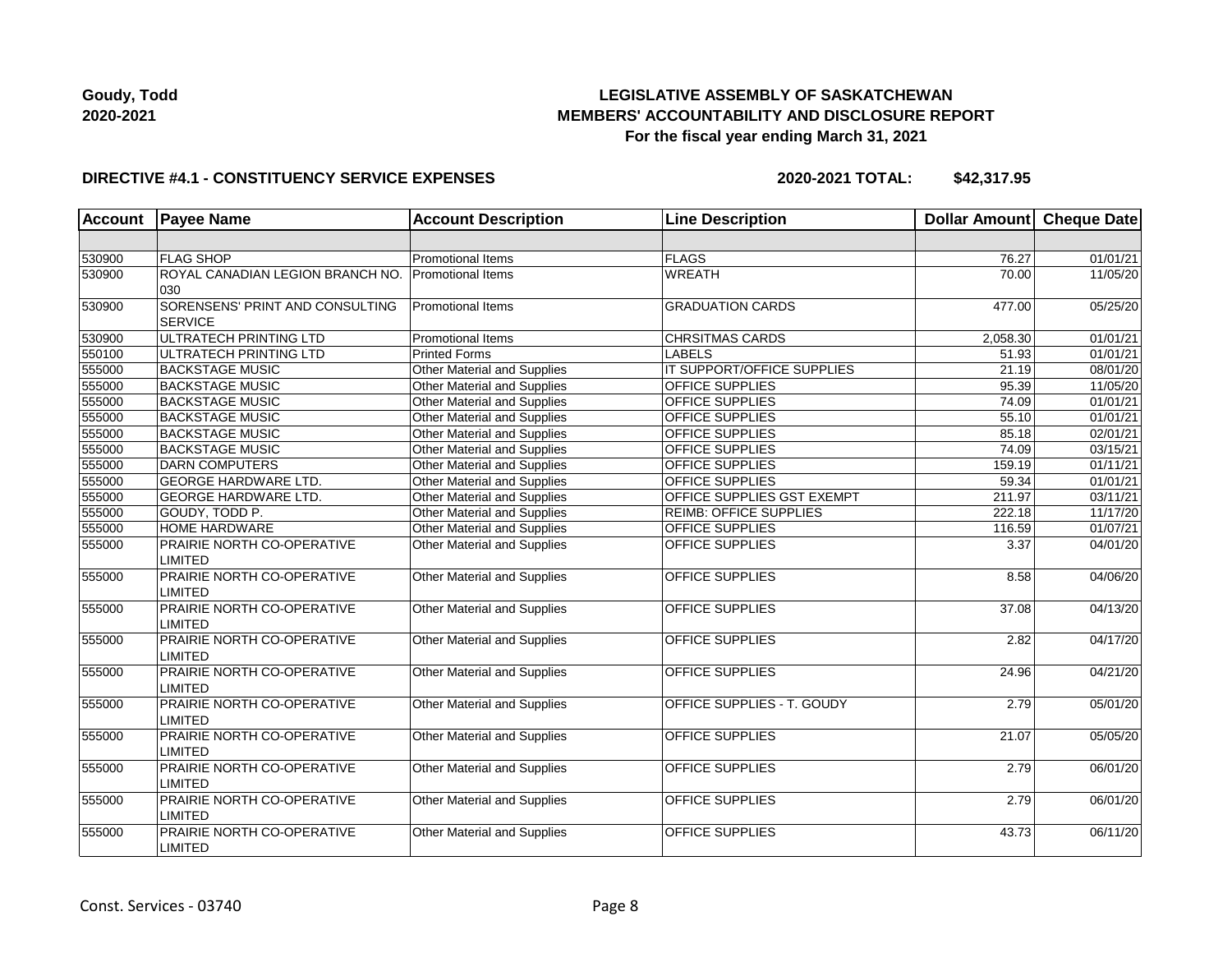

### **DIRECTIVE #4.1 - CONSTITUENCY SERVICE EXPENSES**

| <b>Account</b> | <b>Payee Name</b>                            | <b>Account Description</b>  | <b>Line Description</b>             | Dollar Amount | Cheque Date |
|----------------|----------------------------------------------|-----------------------------|-------------------------------------|---------------|-------------|
|                |                                              |                             |                                     |               |             |
| 555000         | PRAIRIE NORTH CO-OPERATIVE<br>LIMITED        | Other Material and Supplies | <b>OFFICE SUPPLIES</b>              | 3.29          | 07/03/20    |
| 555000         | PRAIRIE NORTH CO-OPERATIVE<br>LIMITED        | Other Material and Supplies | <b>OFFICE SUPPLIES</b>              | 3.32          | 08/01/20    |
| 555000         | PRAIRIE NORTH CO-OPERATIVE<br>LIMITED        | Other Material and Supplies | <b>OFFICE SUPPLIES</b>              | 29.07         | 09/09/20    |
| 555000         | PRAIRIE NORTH CO-OPERATIVE<br>LIMITED        | Other Material and Supplies | <b>OFFICE SUPPLIES</b>              | 7.62          | 01/01/21    |
| 555000         | PRAIRIE NORTH CO-OPERATIVE<br>LIMITED        | Other Material and Supplies | <b>OFFICE SUPPLIES</b>              | 12.27         | 01/01/21    |
| 555000         | PRAIRIE NORTH CO-OPERATIVE<br>LIMITED        | Other Material and Supplies | <b>OFFICE SUPPLIES</b>              | 18.58         | 01/15/21    |
| 555000         | <b>PRAIRIE NORTH CO-OPERATIVE</b><br>LIMITED | Other Material and Supplies | <b>OFFICE SUPPLIES</b>              | 12.49         | 01/15/21    |
| 555000         | <b>PRAIRIE NORTH CO-OPERATIVE</b><br>LIMITED | Other Material and Supplies | <b>OFFICE SUPPLIES</b>              | 31.05         | 02/16/21    |
| 555000         | <b>PRAIRIE NORTH CO-OPERATIVE</b><br>LIMITED | Other Material and Supplies | <b>OFFICE SUPPLIES</b>              | 13.58         | 03/05/21    |
| 555000         | PRAIRIE NORTH CO-OPERATIVE<br>LIMITED        | Other Material and Supplies | <b>OFFICE SUPPLIES</b>              | 5.98          | 03/31/21    |
| 564300         | <b>BACKSTAGE MUSIC</b>                       | Computer Hardware - Exp.    | KEYBOARD                            | 424.19        | 01/01/21    |
| 564300         | GOUDY, TODD P.                               | Computer Hardware - Exp.    | <b>REIMB: PRINTERS</b>              | 847.96        | 08/29/20    |
| 564600         | GOUDY, TODD P.                               | Computer Software - Exp     | <b>REIMB: SOFTWARE SUBSCRIPTION</b> | 22.20         | 03/17/21    |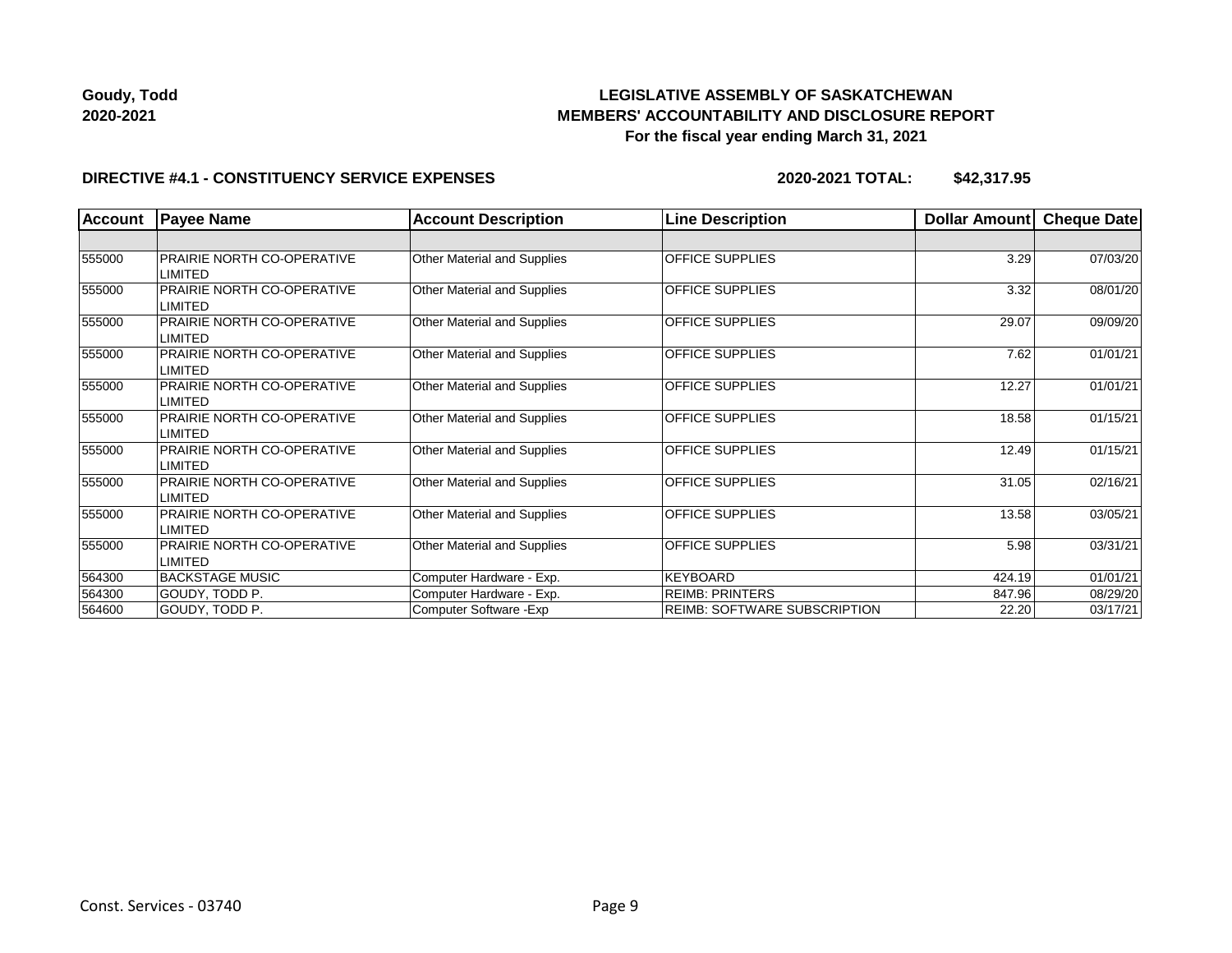## **LEGISLATIVE ASSEMBLY OF SASKATCHEWAN MEMBERS' ACCOUNTABILITY AND DISCLOSURE REPORT For the fiscal year ending March 31, 2021**

#### **DIRECTIVE #6 - CONSTITUENCY ASSISTANT EXPENSES**

**2020-2021 TOTAL: \$59,121.06**

| <b>Account</b> | <b>Payee Name</b>         | <b>Account Description</b> | Dollar Amount Cheque Date |          |
|----------------|---------------------------|----------------------------|---------------------------|----------|
|                |                           |                            |                           |          |
| 513000         | GORDON, PEGGY-ANNE        | Out-of-Scope Permanent     | 0.00                      | 04/01/20 |
| 513000         | GORDON, PEGGY-ANNE        | Out-of-Scope Permanent     | $-465.00$                 | 04/13/20 |
| 513000         | GORDON, PEGGY-ANNE        | Out-of-Scope Permanent     | 2,190.00                  | 04/14/20 |
| 513000         | GORDON, PEGGY-ANNE        | Out-of-Scope Permanent     | 2,190.00                  | 05/01/20 |
| 513000         | GORDON, PEGGY-ANNE        | Out-of-Scope Permanent     | 2,190.00                  | 05/13/20 |
| 513000         | GORDON, PEGGY-ANNE        | Out-of-Scope Permanent     | 2.190.00                  | 05/27/20 |
| 513000         | GORDON, PEGGY-ANNE        | Out-of-Scope Permanent     | 2,190.00                  | 06/10/20 |
| 513000         | GORDON, PEGGY-ANNE        | Out-of-Scope Permanent     | 2,190.00                  | 06/24/20 |
| 513000         | GORDON, PEGGY-ANNE        | Out-of-Scope Permanent     | 2,190.00                  | 07/08/20 |
| 513000         | GORDON, PEGGY-ANNE        | Out-of-Scope Permanent     | 2,190.00                  | 07/22/20 |
| 513000         | GORDON, PEGGY-ANNE        | Out-of-Scope Permanent     | 2,190.00                  | 08/05/20 |
| 513000         | <b>GORDON, PEGGY-ANNE</b> | Out-of-Scope Permanent     | 2,190.00                  | 08/19/20 |
| 513000         | GORDON, PEGGY-ANNE        | Out-of-Scope Permanent     | 2,190.00                  | 09/02/20 |
| 513000         | GORDON, PEGGY-ANNE        | Out-of-Scope Permanent     | 2,190.00                  | 09/16/20 |
| 513000         | GORDON, PEGGY-ANNE        | Out-of-Scope Permanent     | 2,190.00                  | 10/01/20 |
| 513000         | GORDON, PEGGY-ANNE        | Out-of-Scope Permanent     | 2,595.00                  | 10/06/20 |
| 513000         | GORDON, PEGGY-ANNE        | Out-of-Scope Permanent     | 2,190.00                  | 11/10/20 |
| 513000         | GORDON, PEGGY-ANNE        | Out-of-Scope Permanent     | 2,190.00                  | 11/24/20 |
| 513000         | GORDON, PEGGY-ANNE        | Out-of-Scope Permanent     | 2,190.00                  | 12/09/20 |
| 513000         | GORDON, PEGGY-ANNE        | Out-of-Scope Permanent     | 2,190.00                  | 12/22/20 |
| 513000         | GORDON, PEGGY-ANNE        | Out-of-Scope Permanent     | 2,190.00                  | 01/06/21 |
| 513000         | GORDON, PEGGY-ANNE        | Out-of-Scope Permanent     | 2,190.00                  | 01/20/21 |
| 513000         | GORDON, PEGGY-ANNE        | Out-of-Scope Permanent     | 2,190.00                  | 02/03/21 |
| 513000         | GORDON, PEGGY-ANNE        | Out-of-Scope Permanent     | 2,190.00                  | 02/17/21 |
| 513000         | GORDON, PEGGY-ANNE        | Out-of-Scope Permanent     | 2,190.00                  | 03/03/21 |
| 513000         | GORDON, PEGGY-ANNE        | Out-of-Scope Permanent     | 2,190.00                  | 03/17/21 |
| 513000         | GORDON, PEGGY-ANNE        | Out-of-Scope Permanent     | 2,190.00                  | 03/30/21 |
| 513000         | GORDON, PEGGY-ANNE        | Out-of-Scope Permanent     | 675.00                    | 04/09/21 |
| 514000         | BESSEY, BARKLEY           | Casual/Term                | 0.00                      | 04/01/20 |
| 514000         | BESSEY, BARKLEY           | Casual/Term                | 126.12                    | 05/13/20 |
| 514000         | <b>BESSEY, BARKLEY</b>    | Casual/Term                | 168.16                    | 05/27/20 |
| 514000         | <b>BESSEY, BARKLEY</b>    | Casual/Term                | 112.10                    | 08/05/20 |
| 514000         | BESSEY, BARKLEY           | Casual/Term                | 112.10                    | 09/02/20 |
| 514000         | BESSEY, BARKLEY           | Casual/Term                | 17.25                     | 10/06/20 |
| 514000         | PHILLIPS, APRIL D         | Casual/Term                | 141.25                    | 09/16/20 |
| 514000         | PHILLIPS, APRIL D         | Casual/Term                | 141.25                    | 10/01/20 |
| 514000         | PHILLIPS, APRIL D         | Casual/Term                | 43.46                     | 10/06/20 |
| 514000         | PHILLIPS, APRIL D         | Casual/Term                | 282.50                    | 11/24/20 |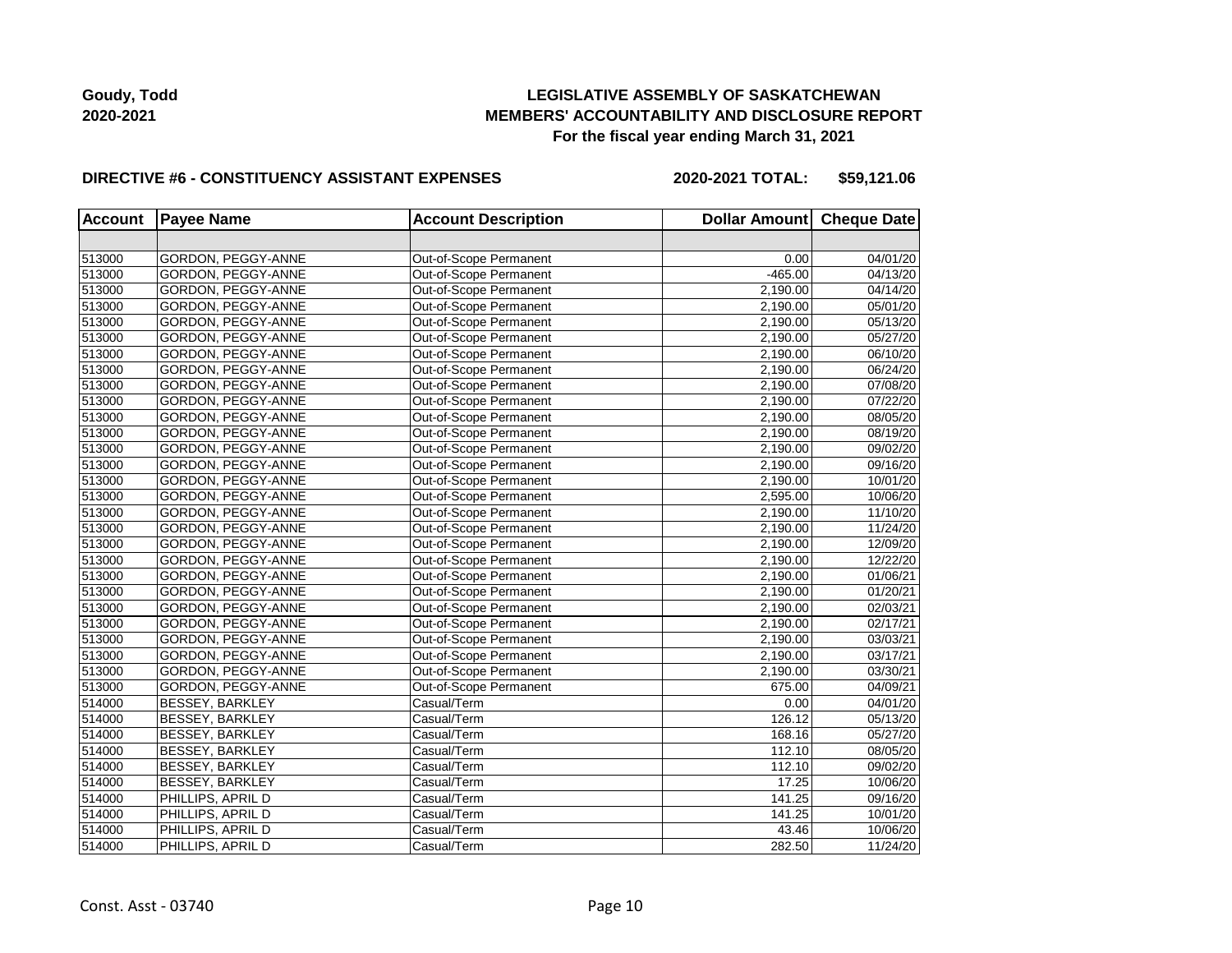## **LEGISLATIVE ASSEMBLY OF SASKATCHEWAN MEMBERS' ACCOUNTABILITY AND DISCLOSURE REPORT For the fiscal year ending March 31, 2021**

#### **DIRECTIVE #6 - CONSTITUENCY ASSISTANT EXPENSES**

**2020-2021 TOTAL: \$59,121.06**

| <b>Account</b> | <b>Payee Name</b> | <b>Account Description</b>                       | Dollar Amount Cheque Date |          |
|----------------|-------------------|--------------------------------------------------|---------------------------|----------|
|                |                   |                                                  |                           |          |
| 514000         | PHILLIPS, APRIL D | Casual/Term                                      | 141.25                    | 12/09/20 |
| 514000         | PHILLIPS, APRIL D | Casual/Term                                      | 141.25                    | 01/20/21 |
| 514000         | PHILLIPS. APRIL D | Casual/Term                                      | 643.47                    | 02/03/21 |
| 514000         | PHILLIPS. APRIL D | Casual/Term                                      | 196.18                    | 02/17/21 |
| 514000         | PHILLIPS, APRIL D | Casual/Term                                      | 196.18                    | 03/03/21 |
| 514000         | PHILLIPS, APRIL D | Casual/Term                                      | 588.54                    | 03/30/21 |
| 519900         | None (Default)    | Change in Y/E Accrued Empl Leave<br>Entitlements | $-340.50$                 | 04/20/20 |
| 519900         | None (Default)    | Change in Y/E Accrued Empl Leave<br>Entitlements | 1,045.50                  | 04/14/21 |